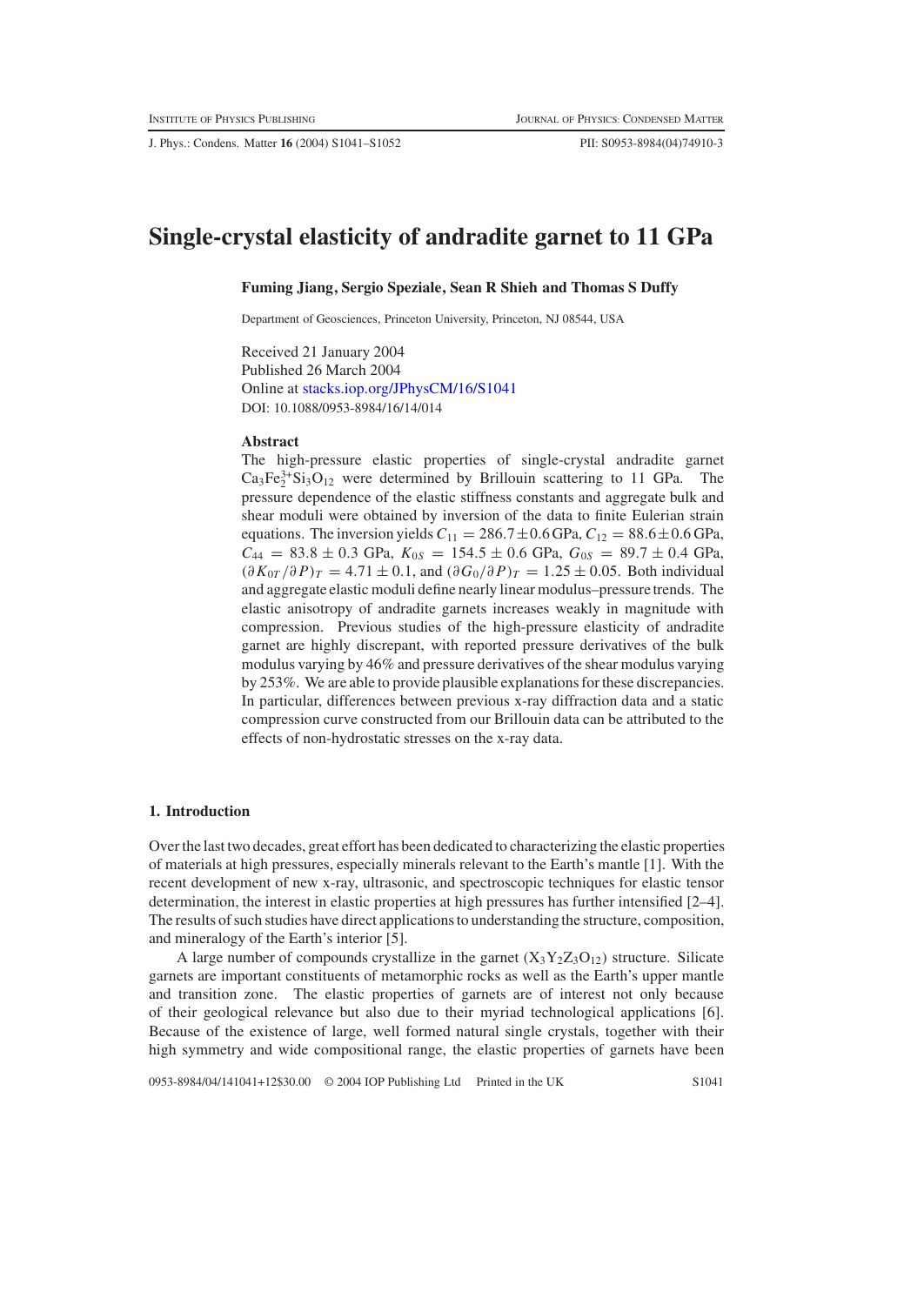Table 1. Andradite microprobe analysis. (Note: end-member mol%, andradite—0.98; grossular—0.017; pyrope—0.003; other—trace. Lattice parameter was determined by powder x-ray diffraction. All Fe reported as FeO.)

|     | SiO <sub>2</sub> | FeO | CaO |  | $MgO$ $MnO$ $Al_2O_3$ Lattice parameter           |
|-----|------------------|-----|-----|--|---------------------------------------------------|
| wt% |                  |     |     |  | 35.988 28.211 33.6165 0.056 0.056 0.419 12.0565 Å |

studied far more extensively than any other silicate mineral group (see [7] for a compilation of earlier studies). Andradite garnet  $(Ca_3Fe_2Si_3O_{12})$  is of interest because it forms a solid solution with grossular  $(Ca_3A_2Si_3O_12)$  garnet, and thus allows for investigation of the effect of  $Al^{3+} \rightleftharpoons Fe^{3+}$  substitution on the elastic properties of silicates.

The silicate garnet group  $X_3Y_2(SiO_4)_3$  includes a series of isostructural species with space group *Ia3d*, where the X site houses  $Ca^{2+}$ , Mg<sup>2+</sup>, Fe<sup>2+</sup>, or Mn<sup>2+</sup> and the Y site incorporates  $Al^{3+}$ ,  $Fe^{3+}$ , and  $Cr^{3+}$ ; they crystallize in the hexoctahedral class of the isometric system and are similar in crystal habit. The unit cell of garnet contains eight formula units. The structure consists of alternating  $ZO_4$  tetrahedra and  $YO_6$  octahedra which share corners to form a threedimensional network [8]. Andradite-rich compositions containing more than 90 mol% of andradite are fairly common. Grossular very close to the end-member composition can occur, and its predominant substitutional component is andradite, with which it forms a continuous series.

The elastic properties of andradite garnets have been the subject of extensive study in recent years. While reported values for the ambient-pressure elastic properties are consistent, the results of different experiments at high pressure are in poor agreement. Such discrepancies greatly hinder efforts to systematically describe the high-pressure elastic properties of garnets as a function of composition. In this study, we report detailed Brillouin scattering measurements on a natural crystal of andradite to 11 GPa. Our results disagree with previous high-pressure studies of andradite garnet. Our study has advantages over the previous work, and thus we are able to greatly clarify the high-pressure elastic properties of this important end-member garnet.

#### **2. Experimental details**

Natural andradite single-crystal samples were obtained from Yellow Cat Mine, San Benito County, California. They showed characteristic dodecahedral habits. Platelets parallel to the natural (110) faces were cut with a diamond saw and then double-side polished with successively finer grits down to a final diamond paper of  $1 \mu m$  particle size. We developed a polishing scheme that ensures tilting of the top and bottom surfaces of the sample with an order of  $10^{-3}$  degrees. The final sample thickness was approximately 30  $\mu$ m. The polished crystal samples were checked under a polarizing microscope, and there was no sign of zoning. The composition of the sample used for our Brillouin experiment was determined by microprobe analysis. Ten points were analysed across the sample, and they have almost the same composition. Table 1 shows the average composition from the analysed points. The sample was loaded into a modified Merrill–Bassett diamond anvil cell (DAC) [9] with a 96° aperture. The sample was compressed between two 500  $\mu$ m diamond culets, and a 16:3:1 volume mixture of methanol–ethanol–water (M–E–W) was used as a pressure transmitting medium. Several ruby chips were placed around the sample for pressure determination. Pressure differences at different positions never exceeded ±0.2 GPa.

Brillouin scattering experiments were performed in a symmetric forward scattering geometry, in which acoustic mode velocities can be determined without knowledge of the sample refractive index [10]. The sample was excited using a vertically polarized neodymium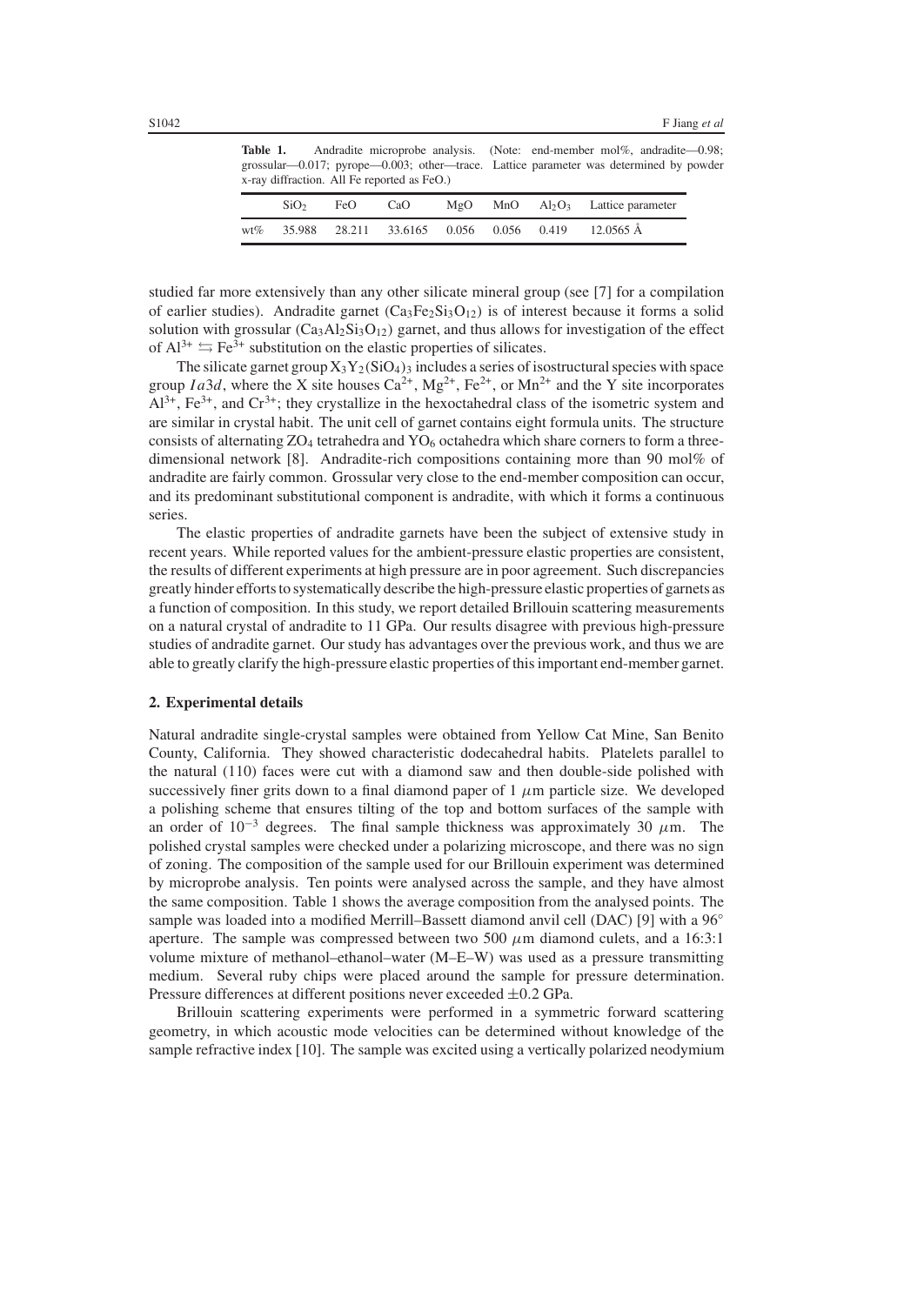doped yttrium vanadate laser ( $\lambda$  = 532.15 nm) with a power of 150 mW, and spectra were measured using a six-pass Sandercock tandem Fabry–Perot interferometer, and recorded by a solid-state photon detector with 70% quantum efficiency [11]. Special attention was paid to determining the scattering angle to within a few minutes of a degree using a reference laser beam. The accuracy, precision, and reproducibility of our system were tested on standard single crystals of MgO and SrTiO<sub>3</sub> with known velocities  $[12]$ . The same procedure as used in this study was applied to a (100)-cut MgO single crystal from MTI corporation; the phonon-propagation plane calculated using fitted Eulerian angles ( $\theta_0$ ,  $\varphi_0$ ,  $\chi_0$ ) was exactly (100), and the elastic constants obtained are  $C_{11} = 297.1 \pm 0.2$  GPa,  $C_{12} = 95.4 \pm 0.2$  GPa, and  $C_{44} = 155.4 \pm 0.1$  GPa. They are in close agreement with literature values with an uncertainty less than 0.5% [12–14]. A significant error in velocity determination can be caused by vignetting due to the limited aperture of the DAC [12]. In this case, some portion of the scattered or incident light cone can be blocked by DAC supports or gasket, resulting in asymmetric Brillouin lineshapes and systematically low frequency shifts. A diaphragm was added in front of the collection lens to prevent vignetting. It was closed successively until symmetric lineshapes were obtained and Brillouin peak positions remained the same upon further closing of the aperture. On the incident side, there was no vignetting effect because of smaller incident beam diameter.

In Brillouin experiments, the scattered intensity is proportional to [15]

$$
I(\omega) \propto [E_s^T \cdot (T_{ij}) \cdot E_i]^2, \tag{1}
$$

where  $E_i$  and  $E_s$  are polarization directions of incident and scattered light and  $T_{ij}$  is the elastooptic tensor component. The above equation determines the Brillouin selection rules, e.g., what acoustic modes can appear in a certain scattering geometry. To improve the quality of our Brillouin spectrum, a  $\lambda/2$  plate was inserted into the incident light path, and the Brillouin spectrum was 'tuned' to optimum intensity by rotating the  $\lambda/2$  plate, causing a variation of incident polarization  $E_i$ . An example is shown in figure 1 for our andradite sample. Based on the selection rules, some 'invisible' acoustic modes could be uncovered by varying *E*i, and our experimental accuracy in determining acoustic velocities was improved.

## **3. Results and discussion**

Andradite crystallizes in the cubic system (space group *I a*3*d*) and hence has three independent non-zero elastic constants: *C*11, *C*12, and *C*44. Brillouin scattering measurements in one or two special directions are the minimum needed if all three acoustic modes can be observed in a given crystallographic direction. In practice, usually one quasi-longitudinal acoustic mode and a quasi-transverse acoustic mode are observed in symmetry planes. In addition, for the forward scattering geometry, it is difficult to assign the quasi-transverse acoustic mode to the fast or slow branch without knowing the components of the elasto-optic tensor. Incorrect assignment of the transverse acoustic mode to a specific branch would result in incorrect elastic constants. Therefore, in our experiments, Brillouin spectra were collected over 36 crystallographic directions in a single plane at each of nine pressures from room pressure to 11 GPa. As discussed below, the procedure used to derive the constants is self-consistent and densities are obtained from Brillouin measurements as well. Figure 2 shows a typical Brillouin spectrum at 8.69 GPa. In all measured directions, only one quasi-longitudinal and one quasi-transverse acoustic mode were observed.

Acoustic velocities, *V* , in the forward scattering geometry are determined by [10]

$$
V = \frac{\Delta v \lambda_0}{2 \sin \alpha},\tag{2}
$$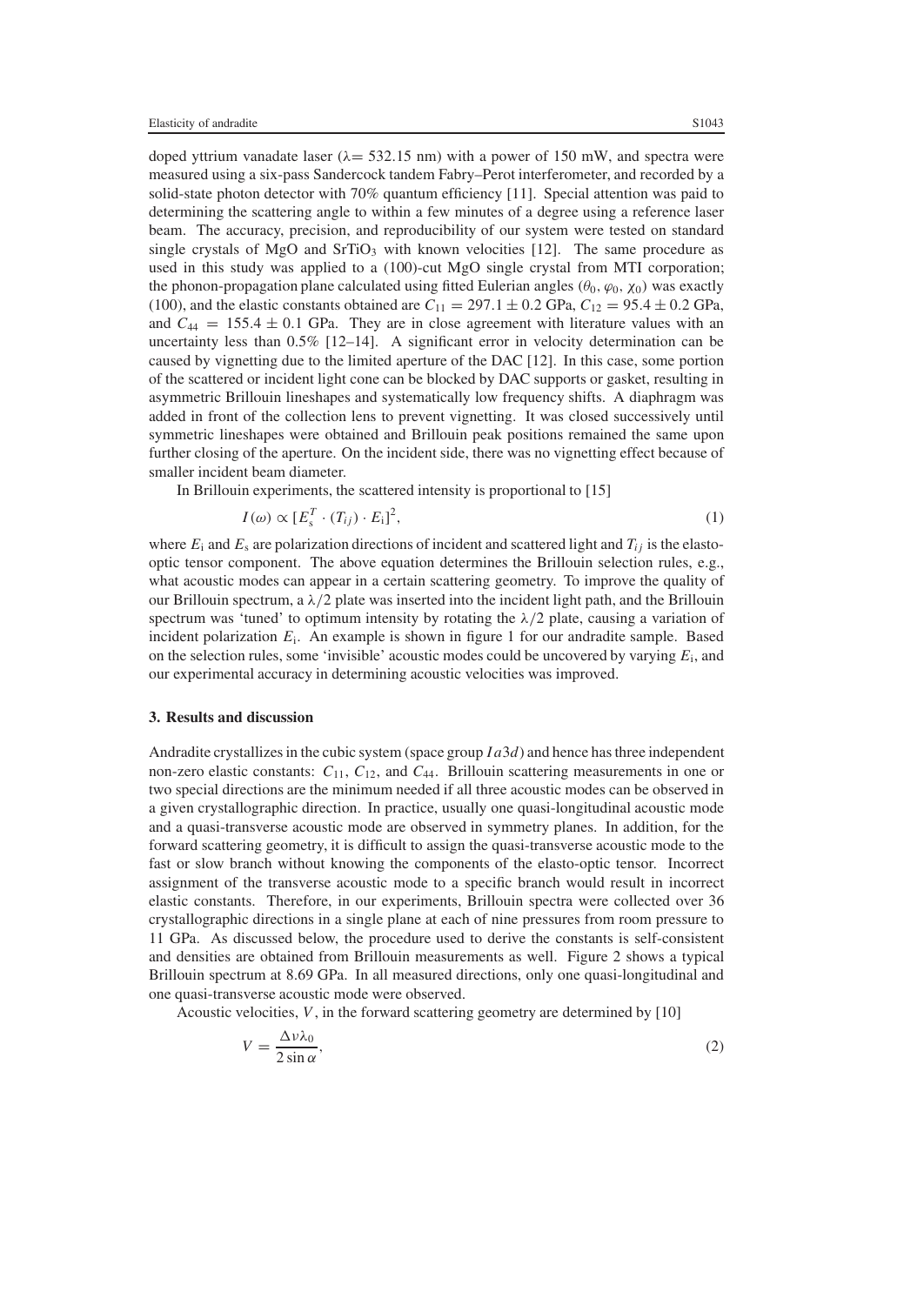

**Figure 1.** Polarized Brillouin spectra at room pressure. The polarization of the incident light *E*<sup>i</sup> was adjusted by inserting a half waveplate into the incident light path.



**Figure 2.** Brillouin spectrum of andradite at 8.7 GPa: the P-mode and S-mode are quasilongitudinal and quasi-transverse modes of andradite; M–E–W peaks are from the pressure medium; and S1 and S2 are two shear modes of diamond (D).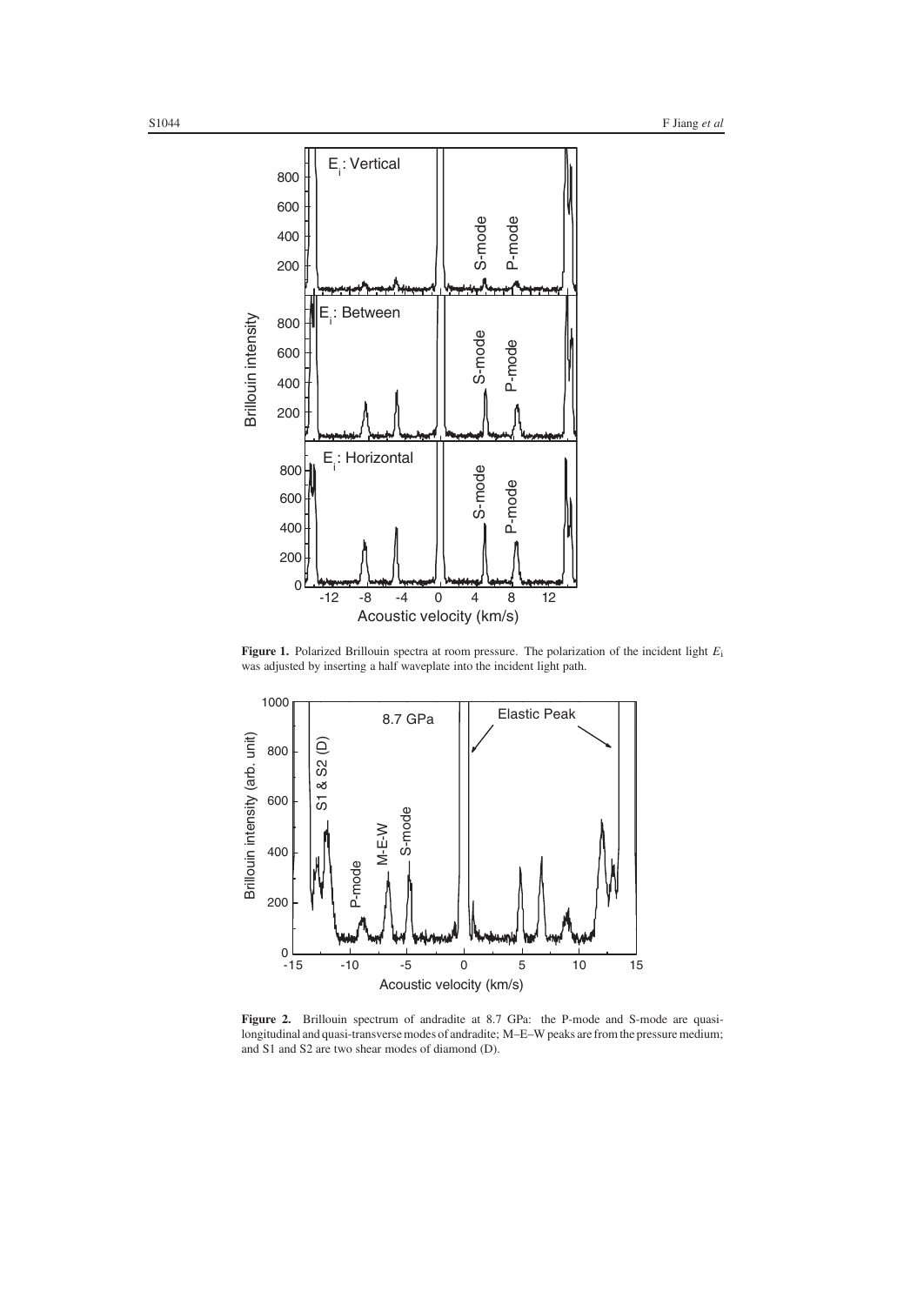**Table 2.** Best-fit density, elastic constants, and aggregate moduli of andradite. Numbers in parenthesis are  $1\sigma$  standard deviations in the last digits; RMS, root mean square of the difference between observed and calculated sound velocities. (Note: Average  $(\theta_0, \varphi_0, \chi_0) \sim$  $(44.4° \pm 1, 31.5° \pm 2, 90.7° \pm 2); (hkl) \sim (0.01, 0.98, 1.00).)$ 

|        |       |          |          |         |          |          | P (GPa) $\rho$ (g cm <sup>-3</sup> ) $C_{11}$ (GPa) $C_{12}$ (GPa) $C_{44}$ (GPa) $K_S$ (GPa) $G_S$ (GPa) RMS (m s <sup>-1</sup> ) |
|--------|-------|----------|----------|---------|----------|----------|------------------------------------------------------------------------------------------------------------------------------------|
| 0.0001 | 3.843 | 284.0(6) | 88.1(6)  | 82.9(3) | 154.5(6) | 88.6(4)  | 24                                                                                                                                 |
| 1.0    | 3.867 | 294.7(6) | 93.2(4)  | 85.6(2) | 160.3(5) | 91.4(3)  | 21                                                                                                                                 |
| 2.5    | 3.903 | 304.3(4) | 95.7(3)  | 86.7(2) | 165.2(3) | 93.3(3)  | 14                                                                                                                                 |
| 3.3    | 3.921 | 311.6(6) | 99.7(5)  | 86.4(3) | 170.3(5) | 93.8(4)  | 22                                                                                                                                 |
| 5.7    | 3.977 | 324.9(7) | 109.5(5) | 89.1(3) | 181.3(6) | 96.2(4)  | 22                                                                                                                                 |
| 7.3    | 4.012 | 338.3(6) | 114.1(5) | 91.0(3) | 188.8(5) | 98.9(4)  | 22                                                                                                                                 |
| 8.7    | 4.041 | 345.5(7) | 117.6(5) | 91.5(3) | 193.6(6) | 99.9(4)  | 22                                                                                                                                 |
| 10.4   | 4.076 | 355.1(7) | 123.0(5) | 92.5(3) | 200.4(6) | 101.3(4) | 21                                                                                                                                 |
| 11.2   | 4.092 | 362.1(8) | 126.8(5) | 93.6(3) | 205.3(6) | 102.6(4) | 21                                                                                                                                 |

where  $\lambda_0$  is the incident laser wavelength,  $\Delta v$  is the measured Brillouin frequency shift, and  $\alpha$ is the incidence angle external to the diamond anvil cell. In all measurements, a 35◦ external incidence angle was used. The horizontal axis in figures 1 and 2 was converted into velocity from the measured frequency shift using the above equation.

To extract the elastic constants from the measured acoustic velocities at each pressure, analytical expressions derived from Christoffel's equation for the three acoustic modes were used [16].  $\rho V_j^2$  is expressed as a function of six parameters:

$$
\rho V_j^2 = f_j(C_{11}, C_{12}, C_{44}, q_x, q_y, q_z), \tag{3}
$$

where  $\rho$  is density, the subscript  $j (=0, 1, 2)$  indicates the longitudinal acoustic mode (*V*<sub>P</sub>), slow transverse acoustic mode  $(V_{S1})$ , and fast transverse acoustic mode  $(V_{S2})$ , respectively, and  $q_x$ ,  $q_y$ , and  $q_z$  are direction cosines of the phonon wavevector in the crystal coordinate system. Our experimental system is similar to that described in the literature [17], and the three Euler angles ( $\theta_0$ ,  $\varphi_0$ ,  $\chi_0$ ) relating the crystallographic coordinate system to the laboratory coordinate system were used to describe the phonon wavevector direction  $(q_x, q_y, q_z)$ . The azimuthal angle  $\varphi$  was the only one varied during measurement, and hence the  $\varphi$ -value for a given phonon direction is described by  $\varphi_0 + \varphi_i$ , where  $\varphi_i$  represents the change in  $\varphi$  for a given measurement, *i*, from its starting value  $\varphi_0$ . A least-squares fit between calculated  $f_i(\varphi_i)$  and experimental velocities  $V_{ji}$  as a function of angle  $\varphi_i$  was computed:

$$
\chi^2 = \sum_{ij} [f_j(C_{11}, C_{12}, C_{44}, \theta_0, \varphi_0 + \varphi_i, \chi_0) - V_{ji}(\varphi_i)]^2.
$$
 (4)

 $\chi^2$  was minimized in two steps. First, we systematically varied all six parameters with a grid search to find the best starting model. The results of the grid search were then used in a non-linear least-squares inversion to obtain the final model. Since only one shear mode was observed in our Brillouin spectra, a trial-and-error approach was used to assign the measured shear mode velocities to  $V_{S1}$  and  $V_{S2}$ , respectively, until satisfactory agreement between calculated  $f_i(\varphi_i)$  and experimentally obtained velocities  $V_{ii}(\varphi_i)$  was attained. The subscript *i* indicates the velocity at angle  $\varphi_i$ . An additional check was made by calculating the plane of the crystal platelet using the average fitted Euler angles ( $\theta_0$ ,  $\varphi_0$ ,  $\chi_0$ ), which is  $(hkl) \sim (0.01, 0.98, 1.00)$ . The deviations of Euler angles at all pressures never exceed  $\pm 2°$ (see table 2). The crystal used in our experiment was cut from a natural (110) surface, thus it confirms that our fitting procedures are self-consistent and reliable. The dependence of acoustic velocity on direction in the measured plane at room pressure and 8.69 GPa is shown in figure 3.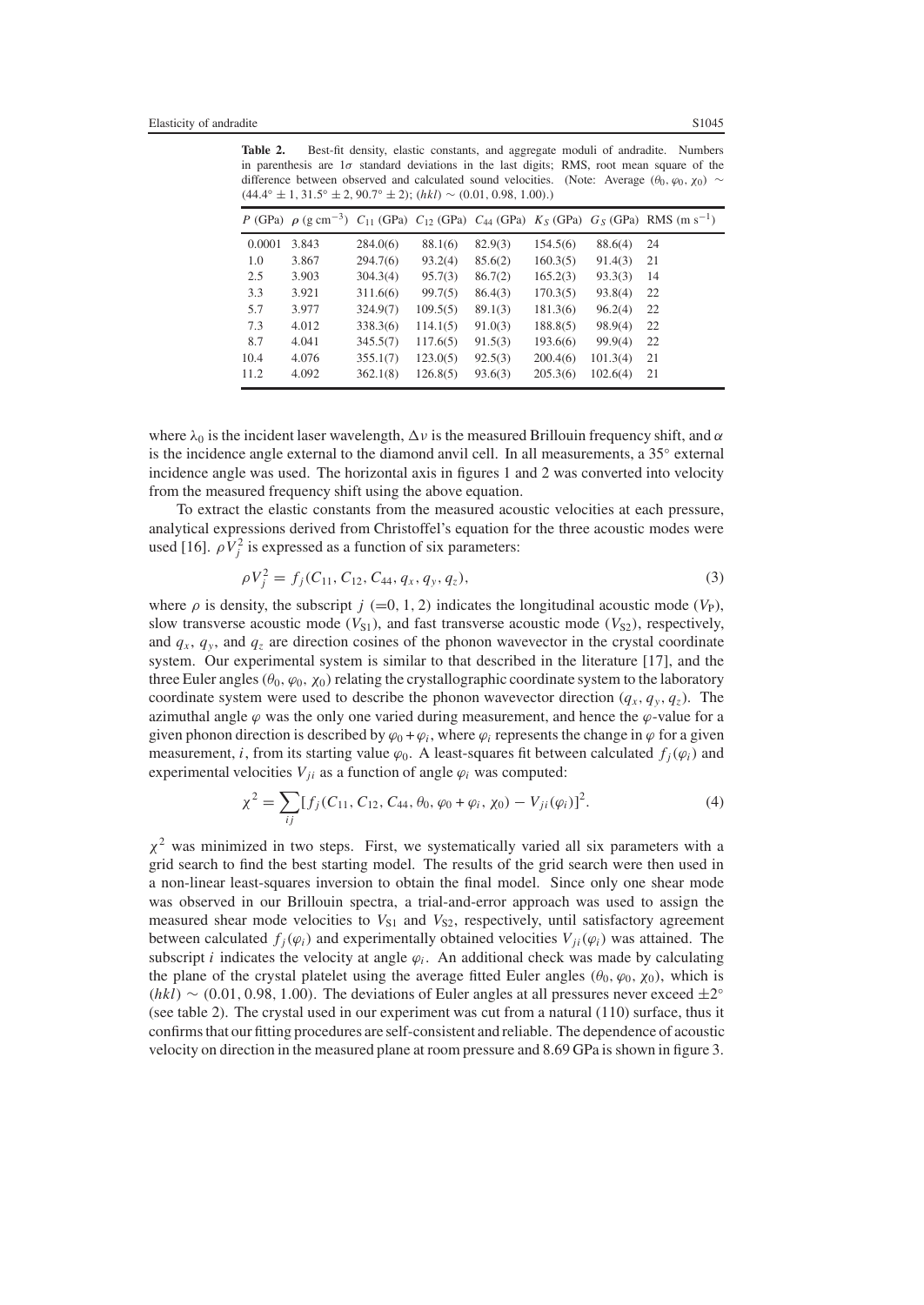

Figure 3. Velocities in a plane close to  $(110)$  at room pressure and 8.7 GPa as a function of crystallographic direction. The azimuthal angle is relative to an arbitrary starting direction. The solid curves are calculated using best-fit elastic constants. Velocities from the M–E–W pressure medium are also plotted. The locations of directions [100], [110], and [111] are marked.

It is clear that the experimentally obtained acoustic velocities closely lie on the theoretically calculated velocity curves. The root-mean-square (RMS) deviations between measured and calculated velocities vary between 14 and 24 m s−1, indicating excellent agreement between measured and calculated velocities. If all the observed shear modes were attributed to each one of the two *V<sub>S</sub>* modes, no satisfactory fit could be obtained between experimental and calculated velocities. This is clearly reflected in the RMS between the observed and calculated velocities. At room pressure, if all the shear modes are attributed to the slow and fast shear branches, the RMSs of the fitting are 39 and 51 m s−1, respectively. These are 63% and 113% larger in comparison with the 24 m s<sup> $-1$ </sup> obtained from our fitting approach. This justifies our treatment of the mode assignment. The RMS deviations of the fitting of our measured velocities in table 2 are similar to or better than those reported in the literature [18–21]. The experimentally measured velocities of the M–E–W pressure medium were also plotted in figure 3, and they follow a straight line as expected since the fluid pressure medium is isotropic.

In the inversion of high-pressure moduli, an iterative procedure [11, 18] was adopted to determine the third-order Eulerian finite strain parameters [22–24] for the individual and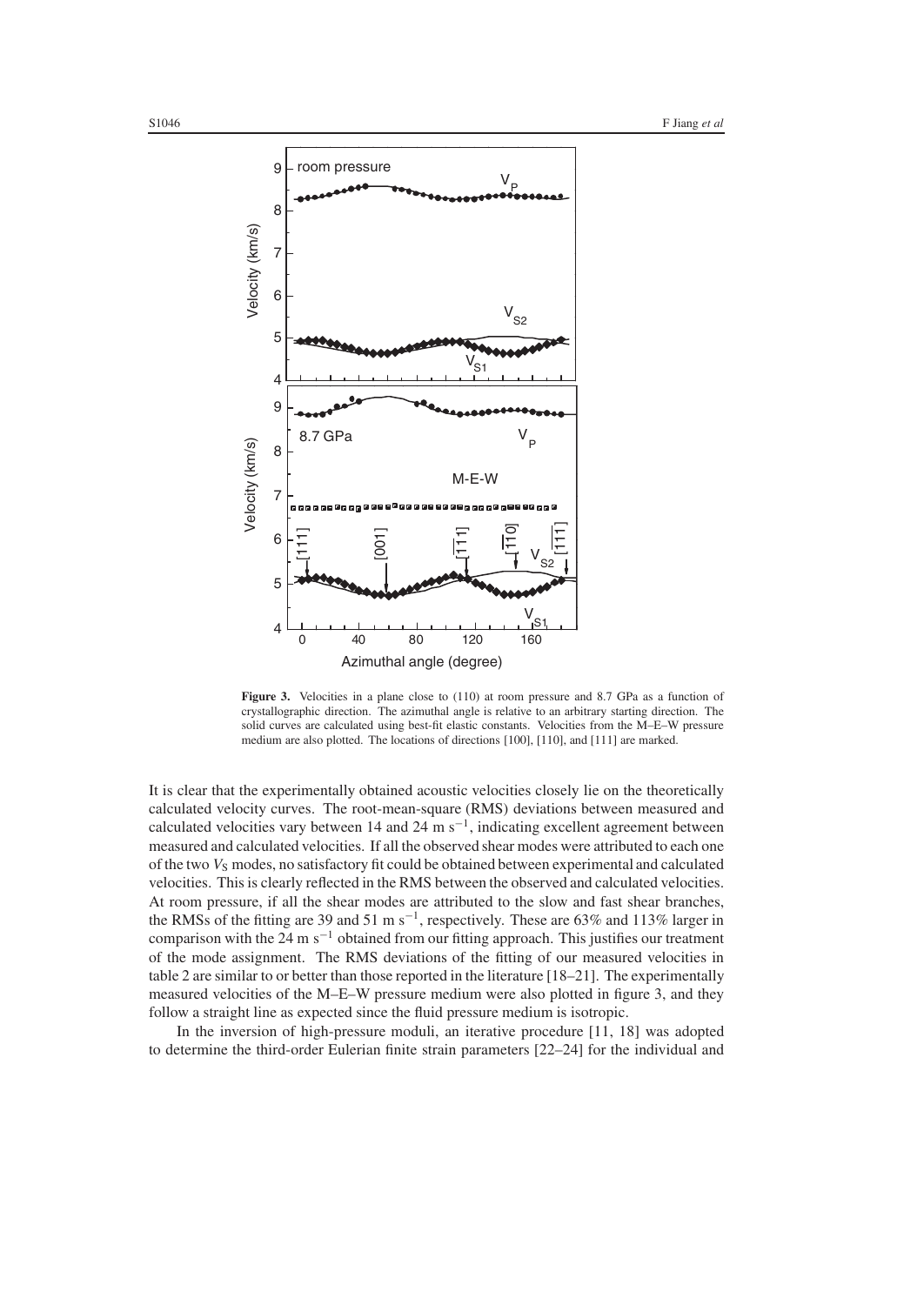**Table 3.** Thermodynamic and thermoelastic parameters of andradite at ambient conditions.

| Parameters                                                  | Value                 | References              |
|-------------------------------------------------------------|-----------------------|-------------------------|
| Thermal expansion, $\alpha_0$ (K <sup>-1</sup> )            | $20.6 \times 10^{-6}$ | [25]                    |
| Grüneisen parameter, $\gamma_0$                             | 1.2.                  | Calculated <sup>a</sup> |
| Specific heat, $C_P$ (J mol <sup>-1</sup> K <sup>-1</sup> ) | 351.9(7)              | [26]                    |
| $(\partial K_{0T}/\partial T)_p$ (GPa K <sup>-1</sup> )     | $-0.0243$             | $[27]$ <sup>b</sup>     |

<sup>a</sup> Grüneisen parameter obtained as  $\gamma_0 = \alpha_0 K_{0S} / (\rho_0 C_P)$  using  $K_{0S}$  and  $\rho_0$  of this study. b (∂*K*<sub>0</sub>*T* /∂*T*)<sub>*p*</sub> was extrapolated from that of grossular–andradite samples.

**Table 4.** Elastic constants at room pressure, and their pressure derivatives from the third-order Eulerian finite-strain fits. Numbers in parenthesis are  $1\sigma$  deviations in the last digits.

| Study                                     | $C_{11}$ (GPa)                  | $C_{12}$ (GPa)               | $C_{44}$ (GPa)               | $\partial C_{11}/\partial P$ | $\partial C_1$ <sub>2</sub> / $\partial P$ | $\partial C_{44}/\partial P$ |
|-------------------------------------------|---------------------------------|------------------------------|------------------------------|------------------------------|--------------------------------------------|------------------------------|
| This study<br>[19]<br>$[30]$ <sup>a</sup> | 286.7(6)<br>289(2)<br>268.7(26) | 88.6(6)<br>92(2)<br>72.7(22) | 83.8(3)<br>85(1)<br>82.7(10) | 7.06(14)                     | 3.47(8)                                    | 0.99(5)                      |

| <sup>a</sup> Extrapolated from a sample of composition $And_{70.4}Grs_{22.2}Alm_{4.1}Pyr_{2.8}Sps_{0.5}Uvr_{0.1}$ . |  |
|---------------------------------------------------------------------------------------------------------------------|--|
|---------------------------------------------------------------------------------------------------------------------|--|

**Table 5.** Adiabatic, isothermal moduli at room pressure and their pressure deratives. Numbers in parenthesis are  $1\sigma$  deviations in the last digits. (Note: BS—Brillouin scattering; X—x-ray diffraction; U—polycrystalline ultrasonic elasticity.)

| References        |           | $K_{0S}$ (GPa) $K_{0T}$ (GPa) $\partial K_{0S}/\partial P$ $\partial K_{0T}/\partial P$ $G_0$ (GPa) |          |                  |          | $\partial G_0 / \partial P$ | Method    |
|-------------------|-----------|-----------------------------------------------------------------------------------------------------|----------|------------------|----------|-----------------------------|-----------|
| This study        | 154.5(6)  | 153.4(6)                                                                                            | 4.70(10) | 4.71(10)         | 89.7(4)  | 1.25(5)                     | <b>BS</b> |
| $[32]$            | 159.4     | 158.3                                                                                               | 5.85     |                  |          | 4.3                         | <b>BS</b> |
| [19]              | 157(2)    |                                                                                                     |          |                  | 90(1)    |                             | <b>BS</b> |
| [30]              | 137.9(17) |                                                                                                     |          |                  | 88.5(16) |                             | U         |
| $[35]$            |           | 159(2)                                                                                              |          | $4^{\rm a}$      |          |                             | X         |
| $[34]$            |           | 157(1)                                                                                              |          | 5.1 <sup>a</sup> |          |                             | X         |
| $[33]$            |           | 158.5(10)                                                                                           |          | 5.77(10)         |          |                             | X         |
| $\lceil 7 \rceil$ | 162.5(23) |                                                                                                     | 4.7(3)   |                  | 86.0(3)  | 1.7(3)                      | U         |

<sup>a</sup> Fixed values.

aggregate elastic moduli as well as the density at each pressure. The adiabatic aggregate bulk modulus is given by  $K_S = (C_{11} + 2C_{12})/3$  and the aggregate shear modulus was obtained using the Voigt–Reuss–Hill (VRH) averaging method (table 2). An initial density model was used to obtain the ambient-pressure values of the adiabatic bulk modulus, *K*0*<sup>S</sup>*, and its first pressure derivative,  $(\partial K_{0S}/\partial P)_T$ , from a least-squares fit to the finite-strain equation [23, 24]. These values were then converted to isothermal values of  $K_{0T}$  and  $(\partial K_{0T}/\partial P)_T$  using known values from thermodynamic parameters [25–27]. The isothermal bulk modulus was calculated by applying the thermodynamic relation  $K_{0T} = K_{0S}/(1 + \alpha \gamma T)$ , where  $\alpha$  is the volume thermal expansion coefficient and  $\gamma$  is the Grüneisen parameter [25, 26] (table 3). The pressure derivative of the isothermal bulk modulus at standard conditions was calculated using the relation  $(\partial K_{0T}/\partial P)_T \approx (1 + \alpha \gamma T)^{-1} [(\partial K_{0S}/\partial P)_T - \gamma T/K_T (\partial K_{0T}/\partial T)_P]$ . The isothermal parameters were then used to construct isothermal compression curves using the Birch–Murnaghan equation and obtain refined densities. The procedure was repeated and it converged after four iterations. Fit results for densities, elastic constants and calculated aggregate moduli at each pressure are listed in table 2.

The final individual and aggregate moduli were fitted to Eulerian finite strain equations to determine their pressure derivatives (tables 4 and 5). Figures 4 and 5 show the pressure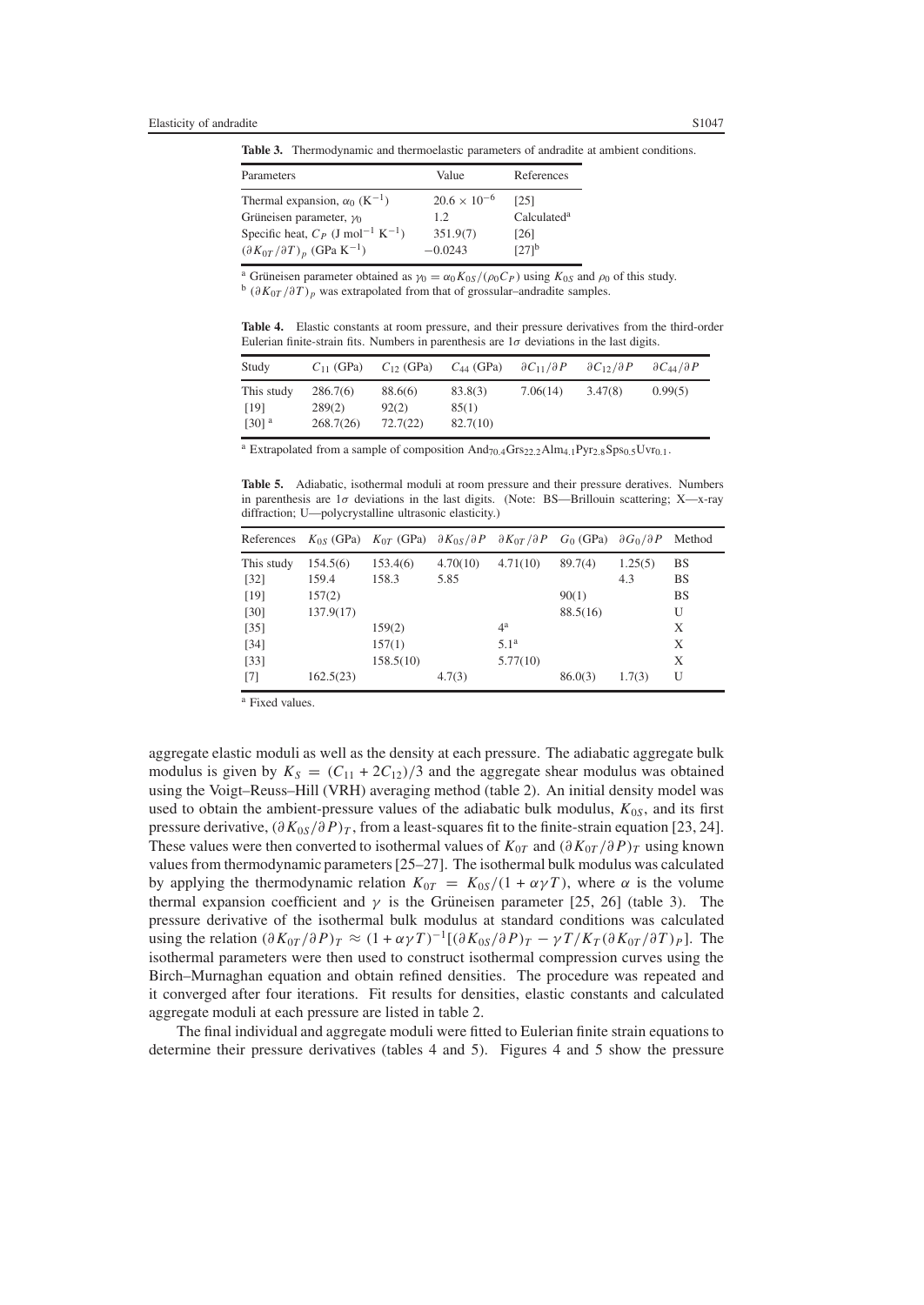

**Figure 4.** Elastic stiffness constants *C*11, *C*12, and *C*<sup>44</sup> versus pressure: filled symbols, this study; open symbols, [32]; solid lines are fits to our results using finite-strain theory.



**Figure 5.** Elastic moduli of andradite  $K_S$  and  $G_S$  versus pressure: solid lines are fits to our results using finite-strain theory.

dependences of our elastic stiffness constants and the calculated aggregate moduli. The solid lines are fits to our results using finite-strain theory. The individual moduli define nearly linear trends with pressure consistent with earlier studies of garnets in the pyrope– almandine–grossular system [12, 28], although in comparison with these garnets, andradite has larger values of  $\partial C_{11}/\partial P$  and  $\partial C_{12}/\partial P$ , but a smaller value of  $\partial C_{44}/\partial P$ . The former results in a higher value of ∂*K*0*<sup>S</sup>*/∂ *P* for andradite compared to these other garnets. Since andradite has a lower bulk modulus at ambient conditions, the effect of pressure is then to reduce the difference in  $K_S$  between andradite and the other garnets. The elastic anisotropy,  $2C_{44}/(C_{11} - C_{12})$ , increases in magnitude weakly with pressure from 0.85 at room pressure to 0.80 at 11 GPa.

The fit value of our adiabatic bulk modulus at ambient condition is 154.5 GPa, which is 2 GPa lower than the 157 GPa reported for another andradite  $An_{96}Gr_{3.7}Py_{0.3}$  with 3.7% grossular also using Brillouin scattering [19], while our andradite is  $An_{98}Gr_{1.7}Py_{0.3}$ . Andradite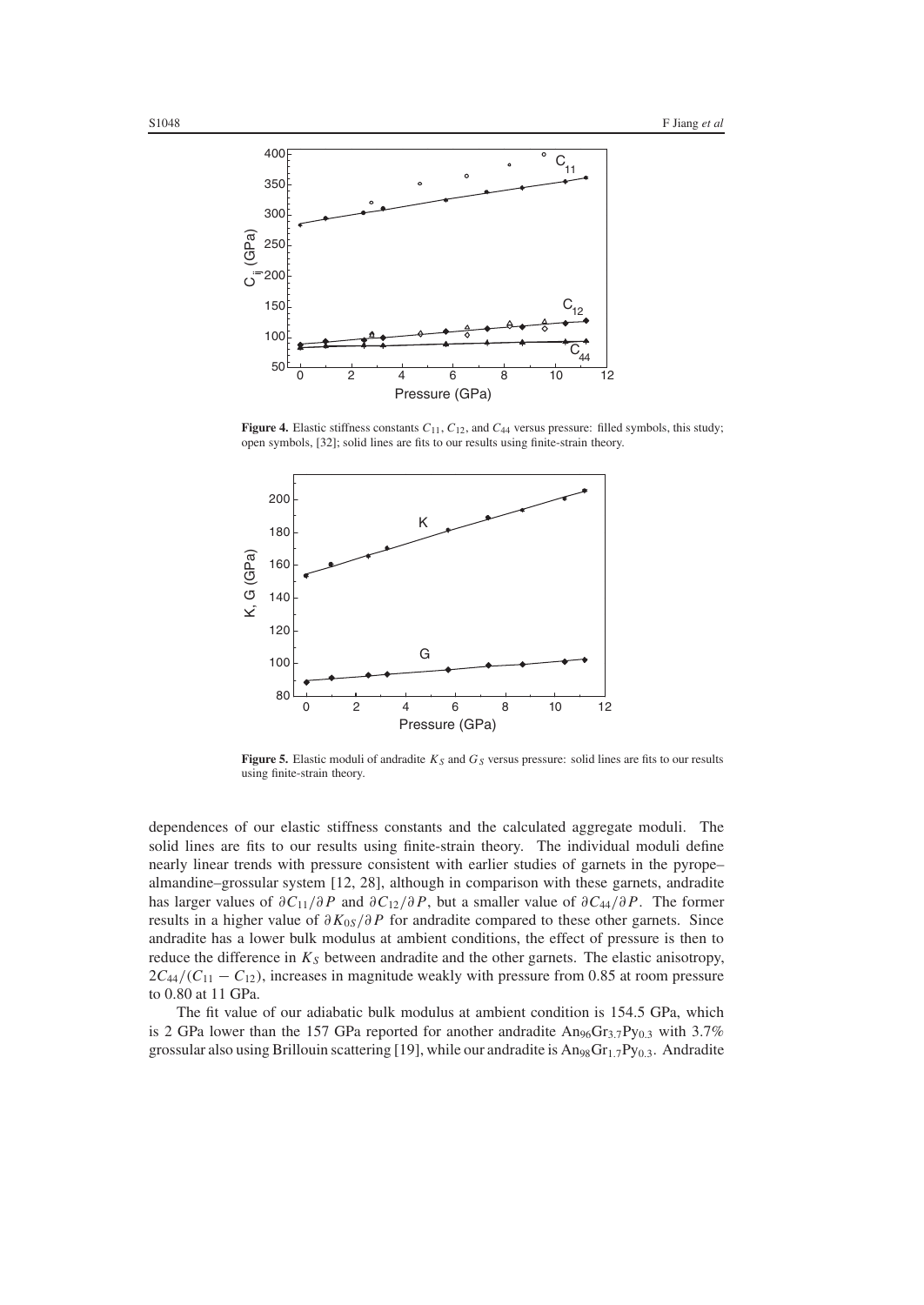has the slowest acoustic velocity among all garnet end members [19]. The bulk modulus *K*0*<sup>S</sup>* of grossular determined by Brillouin scattering was 168.4 GPa [29]. The small compositional differences between our sample and that of Bass [19] would be expected to produce a difference in modulus much less than experimental error. All the individual  $C_{ij}$  as well as the bulk and shear moduli overlap Bass's [19] values at the  $1\sigma$  level except for  $C_{12}$ , for which Bass's value is 3.8% higher than ours. The  $K_{0S}$ -value from Babuška *et al* [30] of 138±2 GPa, in which the  $K_{0S}$ value was extrapolated from solid solution values, is much lower than found in other studies. As discussed in [19], this suggests possible non-linearities in the bulk modulus–composition relation for the grossular–andradite series. Further measurements are necessary to confirm this. The bulk modulus from Wang and Ji [7],  $K_{0S} = 162.5$  GPa, for a polycrystalline sample measured using the ultrasonic method is 5% larger than ours, and their pressure derivative  $(K'_{0S} = 4.7)$  is consistent with our value. A theoretical study [31] of andradite using density functional theory reported a bulk modulus of 147 GPa and a pressure derivative of 4.4; both of these are in agreement with our results within the ∼10% accuracy of theoretical calculations.

The high-pressure elastic stiffness constants and bulk and shear moduli obtained in this study are lower than those reported by Conrad *et al* [32] who also used Brillouin scattering, and it is not easy to explain the discrepancy (figure 4, table 5). The compressional and shear acoustic velocities from Conrad *et al* along [100] and [110] are much higher than ours and the discrepancy increases with pressure. For example, at 9.6 GPa, the compressional and shear sound velocities Conrad *et al* along [100] are 6% and 19% higher than our results, respectively. Consequently, all their inverted elastic stiffness constants are higher except for *C*<sup>12</sup> (figure 4). Such large discrepancies suggest possible systematic errors in spectrometer calibration, scattering angle, or pressure calibration. It is also possible that sample bridging resulted in increasing degrees of non-hydrostatic stress with compression. In their Brillouin experiments, two special acoustic wavevector directions [110] and [100] were used to determine the acoustic velocities and elastic constants. Andradite has one pure  $V_P$  ( $\rho V_P^2 = C_{11}$ ) and two degenerate  $V_S$  modes ( $\rho V_{S1}^2 = \rho V_{S2}^2 = C_{44}$ ) when acoustic waves are propagating along [100] crystallographic directions, and has one pure LA ( $\rho V_P^2 = (C_{11} + C_{12} + 2C_{44})/2$ ) and two non-degenerate  $V_S$  modes ( $\rho V_{S1}^2 = C_{44}$ ,  $\rho V_{S2}^2 = (C_{11} - C_{12})/2$ ) along [110] directions (see figure 3). Conrad *et al* [32] assigned the observed shear mode to  $\rho V_{S2}^2 = (C_{11} - C_{12})/2$ instead of  $\rho V_{S2}^2 = C_{44}$  for the wavevector direction [110], and except at the lowest pressure their acoustic velocities at different pressures are nearly the same for [100] and [110] directions. This again contrasts sharply with our observations in which the P-velocities along [100] and [110] differ by about 3–4% and the S-velocities along [100] ( $\sqrt{C_{44}/\rho}$ ) and [110] ( $\sqrt{(C_{11} - C_{12})/2\rho}$ ) differ by 8–12%. This suggests possible orientation or mode assignment errors, as the other shear branch along [110] is the same as the degenerate modes along [100]. Our results in both absolute velocity and in velocity differences between [100] and [110] are consistent with ambient-pressure data [19]. The large number of measured directions, and successful inversion for the expected crystal orientation, also support the present measurements.

Figure 6 shows a comparison of the volume compression curve calculated using the present Brillouin data with earlier static compression studies. At pressures below 4 GPa, our results are in good agreement with earlier studies, but the powder x-ray diffraction results of Pavese *et al* [33] and Zhang *et al* [34] become increasingly less compressible than our *P*–*V* curve and its extrapolation at higher pressures. The single-crystal results of Hazen and Finger [35], while exhibiting a higher degree of scatter than other studies, are in better agreement with our results. Determination of elastic properties from static compression studies suffers from several limitations in comparison with Brillouin scattering. The determination of the bulk modulus and its pressure derivative from static compression relies on fits to the slope of the measured *P*–*V* curve, and hence are less direct than Brillouin measurements. Static compression studies also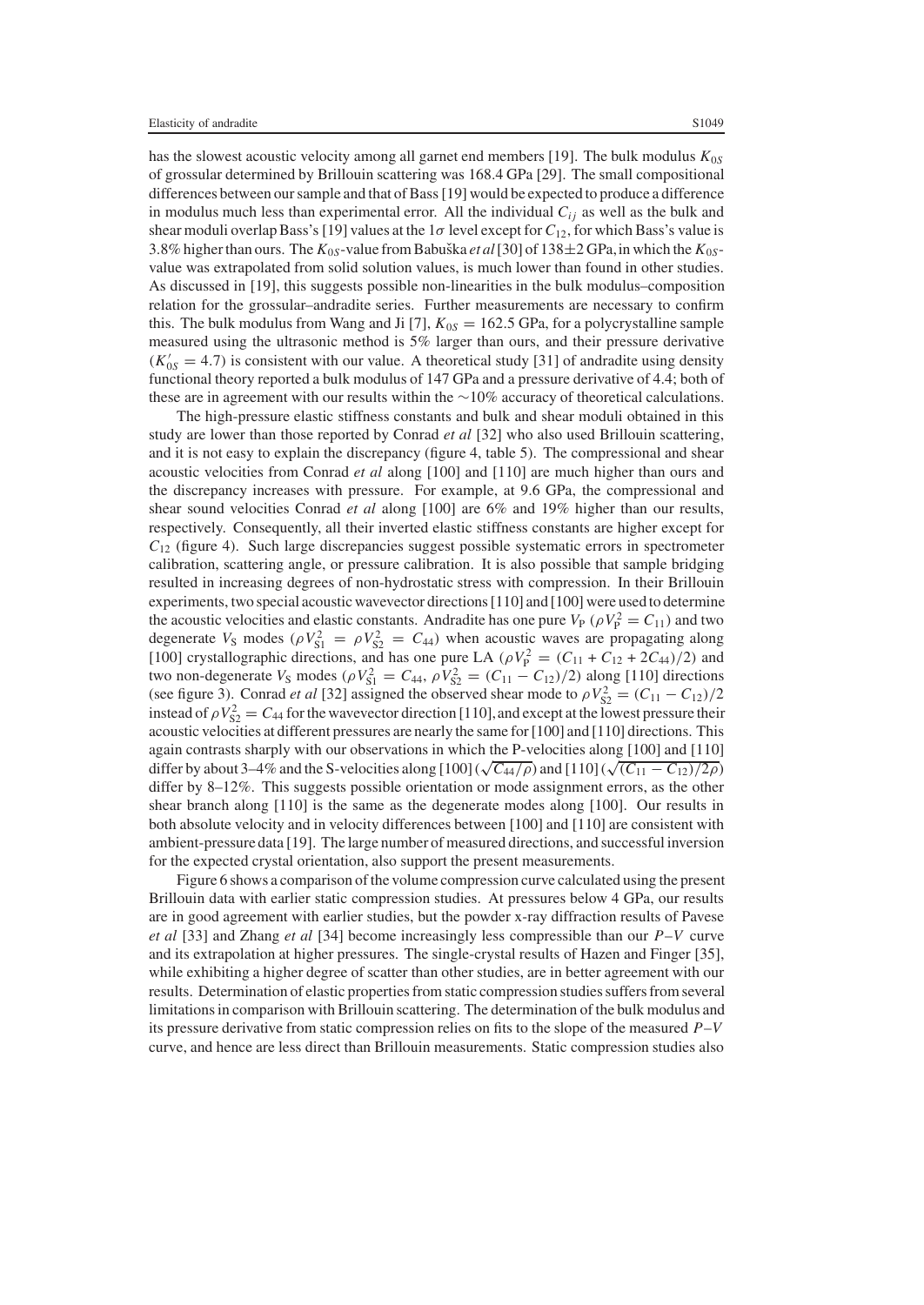

Figure 6. Pressure–volume curve derived from our Brillouin measurement together with static compression data from a variety of sources. The solid curve (dashed where extrapolated) is derived from the present Brillouin data.

suffer from a well known trade-off between fit values for  $K_{0T}$  and  $K_{0T}^{\prime}$  . Thus, a larger pressure range is required for reliable constraints on  $K_{0T}$  and  $K'_{0T}$  when using static compression. However, higher pressure usually leads to the presence of deviatoric stresses in the sample chamber which is known to produce systematic underestimation of compressibility in the diamond anvil cell. The pressure media used in the previous studies  $(N_2$ —[33], Ne—[35, 34]) result in non-hydrostatic stresses above 3 and 4.5 GPa, respectively, due to freezing of the pressure medium. In contrast, the methanol–ethanol–water medium used in this study remains strictly hydrostatic over the entire measured pressure range. The static compression studies obtain values of *K*0*<sup>T</sup>* in agreement with earlier ambient-pressure Brillouin results [19], but the pressure derivatives of the bulk modulus (which was either fixed or a fitting parameter) vary by ∼44%. This large range is a consequence of the effects of both deviatoric stresses and the limited *P*–*V* coverage of the data.

Wang and Ji [7] reported the results of an ultrasonic study of the aggregate elastic properties of polycrystalline andradite to 3 GPa using a piston–cylinder device. While the pressure derivatives of the bulk moduli overlap within uncertainty, the bulk modulus obtained here is 5% lower than found by Wang and Ji [7]. Our results are in good agreement with the work of Bass [19] as discussed earlier. In general, ultrasonic studies using polycrystalline samples are subject to uncertainties due to sample quality, especially when the pressure range is very limited.

The andradite  $(Ca_3Fe_2Si_3O_{12})$ -grossular  $(Ca_3Al_2Si_3O_{12})$  solid solution is characterized by a simple substitution of  $Fe^{3+}$  for  $Al^{3+}$  on the octahedral site. The larger ionic radius of  $Fe<sup>3+</sup>$  in comparison with  $Al<sup>3+</sup>$  results in expansion of the structure as reflected in the lattice parameter (andradite, 12.058 Å; grossular, 11.845 Å) [8] and a reduction in the bulk modulus (andradite, 155 GPa; grossular, 168 GPa [29]). Measurements of the high-pressure elastic properties of grossular are in progress that will allow us to assess how pressure affects the variation in elastic properties across this solid solution.

#### **4. Conclusions**

Brillouin scattering to 11 GPa was carried out to determine the high-pressure elastic properties of an andradite-rich (An98) garnet. Individual and aggregate elastic moduli display nearly linear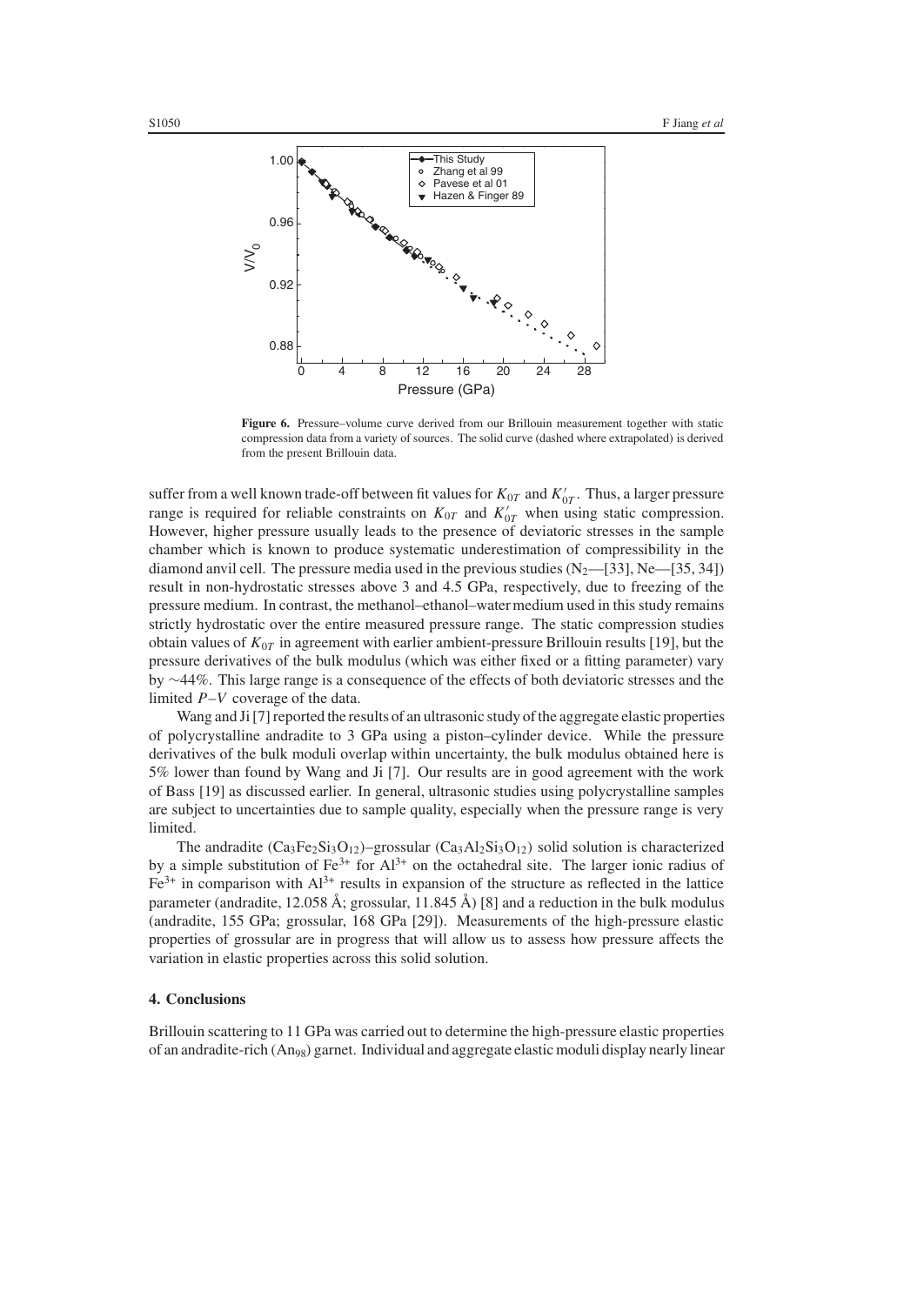trends with pressure. The aggregate adiabatic bulk and the Voigt–Reuss–Hill average shear modulus at ambient conditions were constrained to be 154.5(6) and 89.7(4) GPa, respectively. The corresponding pressure derivatives are  $4.71(10)$  and  $1.25(5)$ . All the above quantities were obtained from fitting the aggregate elasticity data to third-order Eulerian finite-strain equations. Previous studies of the high-pressure elastic properties of andradite-rich compositions are highly discrepant. Differences between the static compression curve derived from our data and high-pressure x-ray diffraction data can be attributed to the limited *P*–*V* coverage and the presence of small degrees of deviatoric stress in the x-ray studies. Previous high-pressure Brillouin data probably suffered from unrecognized orientation errors and/or systematic errors in velocity determination. The ambient-pressure bulk modulus obtained here is in agreement with an earlier Brillouin study, but differs significantly from the value reported by a recent ultrasonic elasticity study.

#### **Acknowledgments**

This work was supported by the National Science Foundation (EAR-0125675) and the Packard Foundation. We are grateful to Dr J Delaney, Rutgers University, for the microprobe analysis and to an anonymous reviewer whose comments improved the manuscript.

## **References**

- [1] Isaak D G 2001 *Handbook of Elastic Properties of Solids, Liquids, and Gases* ed H Bass, M Levy and R Stern (New York: Academic) Chapter 12 p 352
- [2] Mao H W, Shu J F, Shen G Y, Hemley R J, Li B S and Singh A K 1998 *Nature* **396** 741–3
- [3] Jacobsen S D, Spetzler H A and Reichmann H J 2002 *J. Phys.: Condens. Matter* **14** 11525–30
- [4] Abramson E H, Brown J M and Slutsky L J 1999 *Annu. Rev. Phys. Chem.* **50** 279–313
- [5] Duffy T S and Anderson D L 1989 *J. Geophys. Res.* **94** 1895–912
- [6] Burenkov Y A and Nikaronov S P 2002 *Phys. Solid State* **44** 318–23
- [7] Wang Z and Ji S 2001 *Am. Mineral.* **86** 1209–18
- [8] Novak G A and Gibbs G V 1971 *Am. Mineral.* **56** 791–825
- [9] Merrill L and Bassett W A 1974 *Rev. Sci. Instrum.* **45** 290–4
- [10] Withfield C H, Brody E M and Bassett W A 1976 *Rev. Sci. Instrum.* **47** 942–7
- [11] Speziale S and Duffy T S 2002 *Phys. Chem. Minerals* **29** 465–72
- [12] Sinogeikin S V and Bass J D 2000 *Phys. Earth Planet. Inter.* **120** 43–62
- [13] Jackson I and Niesler H 1982 *High Pressure Research in Geophysics* ed S Akimoto and M H Manghnani (Tokyo: Center for Academic Publications) pp 93–113
- [14] Yoneda A 1990 *J. Phys. Earth* **38** 19–55
- [15] Cummins H Z and Schoen P E 1972 *Laser Handbook* ed F T Arecchi and E O Schulz-Dubois (Amsterdam: North-Holland) pp 1029–76
- [16] Every A G 1980 *Phys. Rev.* B **22** 1746–60
- [17] Shimizu H 1995 *High Pressure Res. Solids* 1–7
- [18] Zha C S, Duffy T S, Downs R T, Mao H K and Hemley R J 1996 *J. Geophys. Res.* **101** 17535–45
- [19] Bass J D 1986 *J. Geophys. Res.* **91** 7505–16
- [20] Jackson J M, Sinogeikin S V and Bass J D 1999 *Am. Mineral.* **84** 677–80
- [21] Weidner D J and Carleton H R 1977 *J. Geophys. Res.* **82** 1334–46
- [22] Birch F 1978 *J. Geophys. Res.* **83** 1257–68
- [23] Birch F 1947 *Phys. Rev.* **71** 809–24
- [24] Karki B B, Stixrude L and Wentzcovitch R M 2001 *Rev. Geophys.* **39** 507–34
- [25] Skinner B J 1966 Thermal expansion *Handbook of Physical Constants* (*Geol. Soc. Am. Mem.*) ed S P Clark Jr pp 75–95
- [26] Robie R A, Bin Z, Hemingway B S and Barton M D 1987 *Geochim. Cosmochim. Acta* **51** 2219–36
- [27] Isaak D G, Anderson O L and Oda H 1992 *Phys. Chem. Minerals* **19** 106–20
- [28] Chai M, Brown J M and Slutsky L J 1997 *Geophys. Res. Lett.* **24** 523–6
- [29] Bass J D 1989 *J. Geophys. Res.* **94** 7621–8